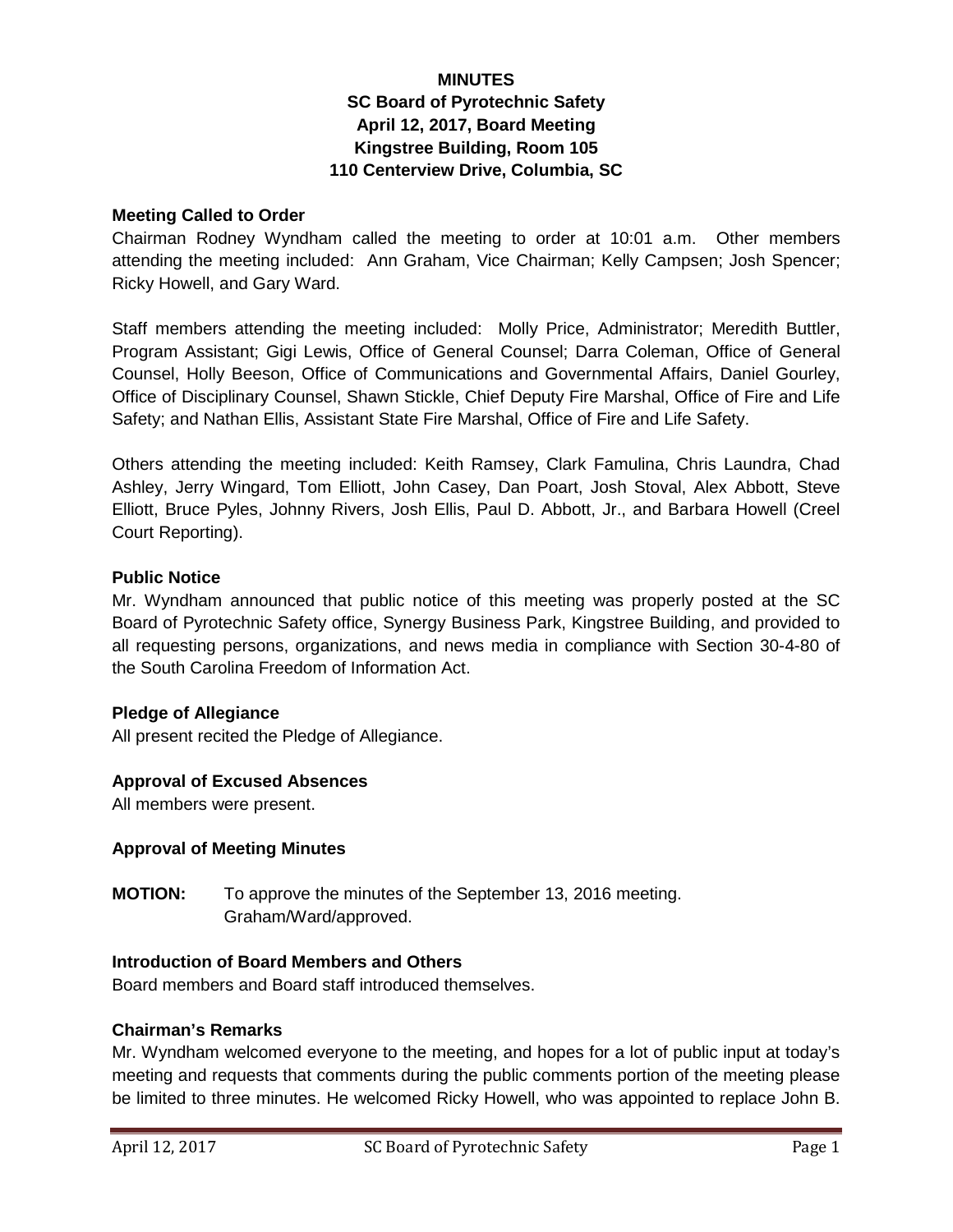Armstrong. He thanked Assistant State Fire Marshal, Nathan Ellis and the rest of the Fire Marshal's office for working hard to smooth out the inspection process. He also thanked Molly Price and her staff for the increase in responsiveness to licensee inquiries.

## **Staff Reports**

### **Administrator's Remarks**

Ms. Price shared with the board licensure and revenue information since August 2016: 358 Temporary Retail licenses were issued for the New Year's Season generating \$35,800 in revenue; 378 Annual Retail licenses were issued generating \$75,600; 3 Jobber licenses generating \$1,500, 32 Wholesaler licenses generating \$40,000; and 34 Display Fireworks Magazine Permits generating \$1,700. Most of the Magazine Permits were part of the 5 included in the Wholesalers licenses. The Board is still work with the agency to provide more accurate financial reporting in light of the Board's transition from the Fire Marshal's management to the Office of Board Services.

Within the next week, notice will be sent out to all Temporary Retail Fireworks permit holders for the upcoming July Fourth season. This year the notice will feature an application cut-off date of June 16, 2017. The cut-off date has been implemented to help manage inspections. In accordance with Regulation 71-7405.3 (B), a \$200 special processing fee will be applied to all applications received after June 16, 2017.

Board staff is still working with IT to get the application process online. LLR's current system is designed to license individuals; however; the Pyrotechnics' board licenses businesses. As such, LLR is have to rebuild the system to accommodate the applications.

Starting in 2017, the Board will enforce the \$75 per hour re-inspection fee. Board staff has been working closely with the Fire Marshal's Office to streamline the application and inspection process. At present, Board staff reviews and processes the submitted applications, then Administrator Molly Price puts them in the system and kicks them out for inspection to the corresponding board inspectors. This system allows board staff to give accurate updates to licensees as to their application and inspection status. Mrs. Price thanked the 11 board inspectors for their efforts during a very busy New Year's season.

Ms. Price and staff will be contacting large companies in the fireworks industry to encourage them to submit Annual Retail Fireworks applications prior to August 31st. By applying prior to December, it will help board inspectors conduct inspections on the temporary permits for New Year's season quicker.

The Pyrotechnic Board newsletter is in the works and expected to be released on the Board's website around the second week of May. Ms. Price encouraged the Board members and general public to let staff know if there is any information they would like to see in the newsletter.

Ms. Price also informed that the Board currently has a vacant seat for a Wholesaler. If interested, please contact the Governor's Office.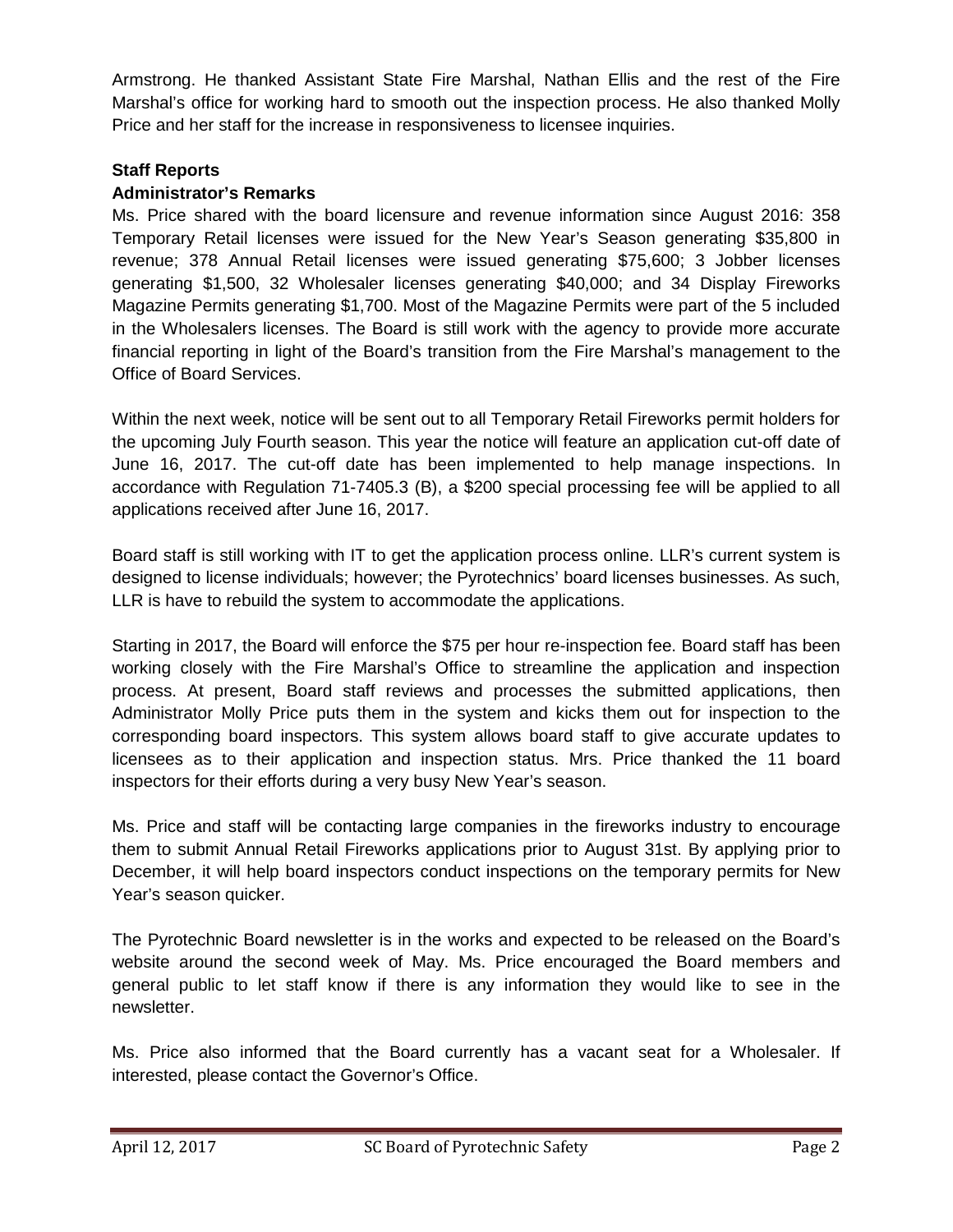### **Legislative Update**

Holly Beeson provided an update regarding House Bill 3953, which was filed in January 2017. She informed the Board that the Bill has been referred to the House, but has not been assigned to a sub-committee. The Bill will probably not be heard this year, but will continue to be active through the 2018 session.

### **Office of Advice Counsel Board Presentation**

Darra Coleman thanked the Board for having her and handed out materials for her presentation on behalf of the Office of Advice Counsel. The Presentation included various topics including: the LLR complaint process, the investigative process, the disciplinary process, the Board's purpose, the duties of the Board, and the role of advice counsel,

Ms. Coleman concluded her presentation with take home resource materials for the Board members.

In light of Ms. Coleman's presentation, Ms. Lewis reminded the Board to be mindful when they are approached by members of the general public and to direct questions relating to the Board to the Board staff.

**BREAK** – Mr. Wyndham called for a 5 minute break following the conclusion of the Staff Reports.

# **Unfinished Business**

### **Task Force Report**

On February 21, 2017, a Board appointed task force comprised of Kelley Campsen (Board Member), Michael Hughes (Public Member), Molly Price (Board Administrator), Gigi Lewis (Advice Counsel), and Nathan Ellis (Assistant State Fire Marshal), met to discuss the proposed citation form, administrative penalties, and the administrative process. The task force made the following recommendation to the Board:

- The Board approve the proposed Citation Form
- The Board approve the following administrative process for issuing citations and penalties:

After initial licensure inspection, Administrator Molly Price and an appointed board member will review Inspection Orders submitted from the board inspectors. They will determine which facilities should be rechecked at the conclusion of the 30 day correction period and send requests for re inspection back to the inspectors. Facilities of major concern will be those with repeat violations and numerous violations determined to be hazardous to public safety. At that point, facilities deemed to have conditions hazardous to the public safety or violations of the South Carolina Board of Pyrotechnic Safety statutes or regulations will be issued citations in accordance with SECTION 40-56-250.

- The Board approve a first offense administrative penalty of \$500 per violation. (SECTION 40-56-250(C))
- The Board needs to address the "30 day" violations correction period as it pertains to fireworks stands. Since the stands are typically not in place 30 days after the initial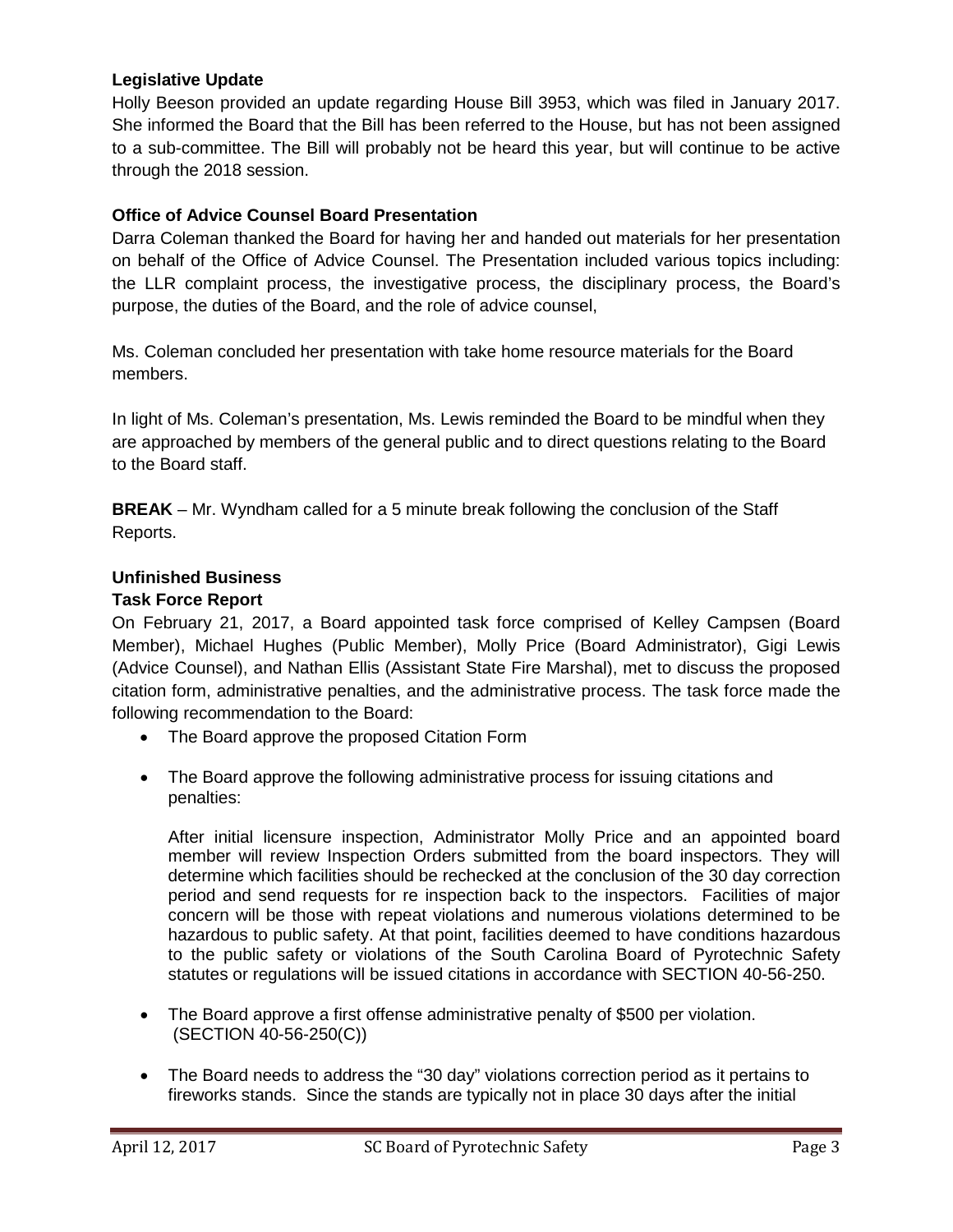inspection, should certain stands not be permitted to open if they are not meeting a certain standard of public safety?

Use of the new citation form and process would begin with the 2017 Fourth of July season. Per Board statue, the Board can fine up to \$2500 per violation; however, the task force has recommended \$500 per violation. Mr. Campsen and Ms. Price stated that the citation process is intended to target the roughly 5% of permit holders who have repeat violations and numerous violations. Ms. Lewis stated that the citation form contains standard citation language used by many boards, and outlines the process for which a permit holder/ licensee can appeal the citation and bring their case before the Board. If a permit holder/licensee fails to appeal the citation within 15 days, they are responsible for payment. If an appeal is filed, a hearing before the Board will take place and Mr. Gourley of the Office of Disciplinary Counsel will be present at the hearing to represent the State. Ms. Price stated that the Board is aware that some violations may take more than 30 days to correct and that staff is more than willing to work with licensees in certain instances.

The task force also made the recommendation that stands not meeting a certain standard of public safety not be permitted to open, since most stands will not be available for re inspection at the conclusion of the "30 day" violation correction period.

**MOTION:** To accept the recommendations of the task force to include the Board approving the proposed citation form, the Board approve the administration process for administering citations and penalties set out by the task force, and that the Board approve the \$500 per violation penalty pursuant to SC Code 40-56-250(C). Spencer/Graham/approved.

Ms. Price requested an additional motion be made to approve a Board member to work with Board staff on the citation review process. Mr. Campsen volunteered for the position.

**MOTION:** To approve Mr. Campsen as the Board member assigned to assist in review of citations as outlined in task force recommendations. Spencer/Howell/approved.

# **Wholesaler Distributors and Jobbers Inspection Process and Checklist Task Force**

Ms. Price requested a task force be created to make recommendations to the board regarding the inspection checklists for Wholesale Distributors, Jobbers and Display Fireworks Magazine permits. A checklist was approved by the Board during the last meeting and has been applied to all new wholesaler inspections. However, before inspections of existing wholesalers resume in August 2018, it would be helpful to review this checklist thoroughly as the Board did with the retail checklists.

Mr. Wyndham called for volunteers for the task force. Volunteers include: Nathan Ellis, Assistant State Fire Marshal; Molly Price, Board Administrator; Georgia Lewis, Advice Counsel; Gerald 'Jerry' Wingard, American Fireworks Standards Laboratory; Joshua Stovall, Jakes Fireworks; and Josh Spencer, Board member.

# **MOTION:** To approve a task force committee comprised of Chief Ellis, Mr. Price, Mr. Wingard, Mr. Stovall and Mr. Spencer for the revision of inspection checklists for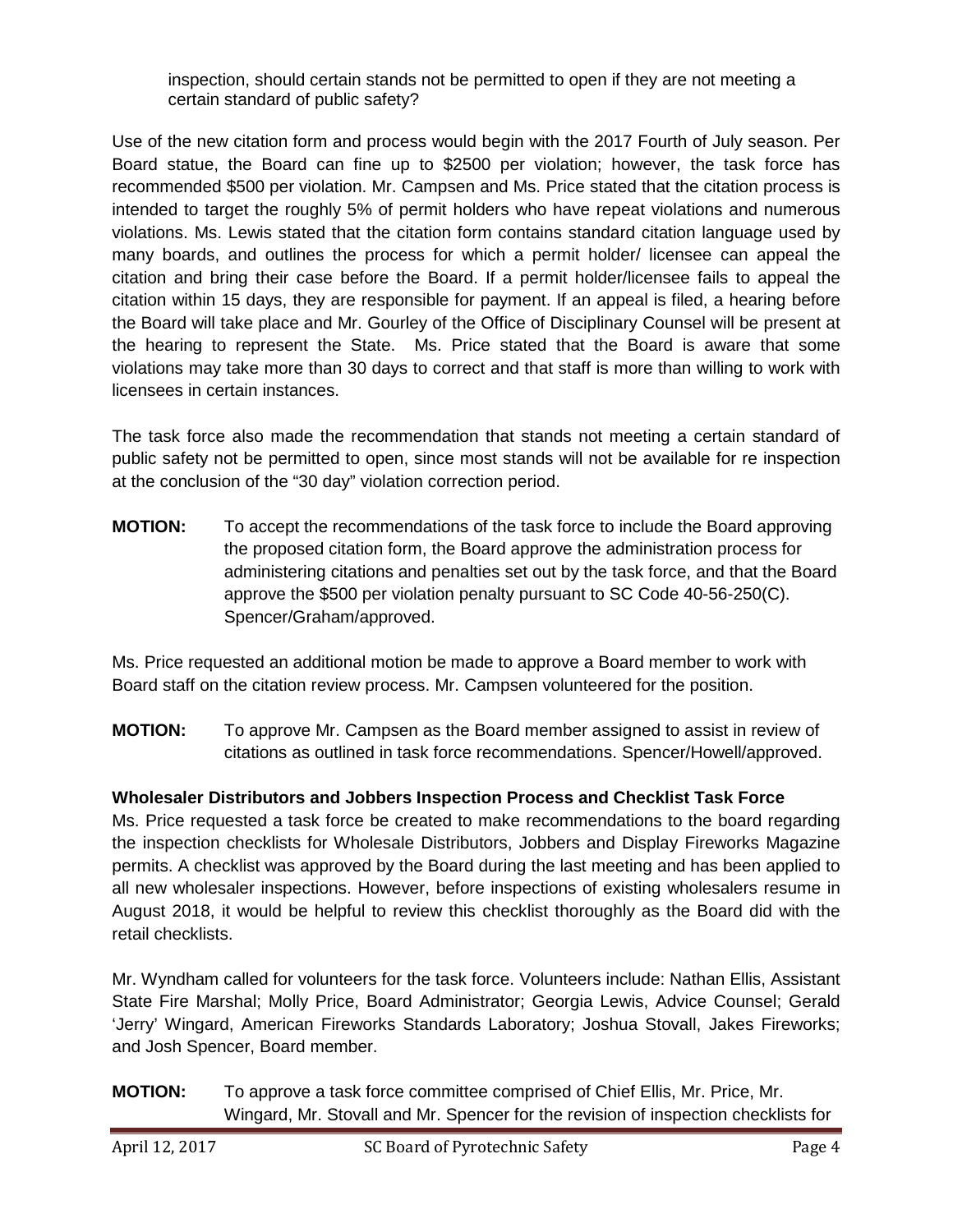Wholesalers, Jobbers and Display Magazine permits. Graham/Campsen/approved.

# Clarification of NFPA 1124 7.4.5.3

Mr. Wyndham and Ms. Price brought before the Board the need to clarify and edit NFPA 1124 7.4.5.3 regarding square footage requirements. During the previous Board meeting, the Board approved the use of a bull horn as the public address system for existing buildings over 3,000 square feet. Already in the code is the requirement that all buildings over 7,500 square feet contain a sprinkler system and audible alarm system. Mr. Ellis requested clarification to include that the use of the bull horn as the public address system only apply to existing facilities between 3,000 and 7,499 square feet.

**MOTION:** That the Public Notification System requirements relating to the acceptability of the bull horn as it was approved by the Board in September of 2016, be clarified to indicate that the requirement only apply to existing buildings between 3,000 and 7,499 square feet and buildings above 7,500 square feet that it would not be sufficient.. Spencer/Ward/approved.

### **New Business**

# **Potential Alternative to NFPA 1124 7.3.14.4.2 and 7.3.14.4.3.**

Mr. Ellis shared that many CFRS facilities with storefront doors have sliding glass doors with no panic hardware. The Code requires all egress doors be side-hinged swinging doors with panic hardware complying with NFPA 1124. Mr. Ellis proposes that the alternate compliance for 7.3.14.4 include businesses be allowed to have doors not meeting the side-hinged with the panic hardware requirement as long as the business contains a minimum of two code compliant egress doors within 75 feet. The alternate compliance would only be applicable to existing facilities. All new facilities would have to full comply with code.

Mr. Wyndham asked Mr. Ellis to bring a written proposal for the alternative compliance to the next Board meeting.

# **Executive Session**

The Board chose not to enter into Executive Session.

#### **Election of Officers**

Ms. Price notified the Board that it was time for Board Officer elections for the Chairman and Vice-Chairman positions. Ms. Price opened the floor for nominations for Board Chair. Mr. Spencer nominated Mr. Wyndham to serve as Board Chair, Mr. Wyndham accepted. No other nomination were made.

**MOTION:** To approve Mr. Wyndham as Board Chair. Spencer/Camp/approved.

Mr. Wyndham accepted the position and thanked the Board. Mr. Wyndham then notified the Board that the current Vice-Chairman is Ms. Ann Graham. Mr. Spencer nominated Ms. Graham as Vice-Chairman, Ms. Graham accepted the nomination. No other nominations were made.